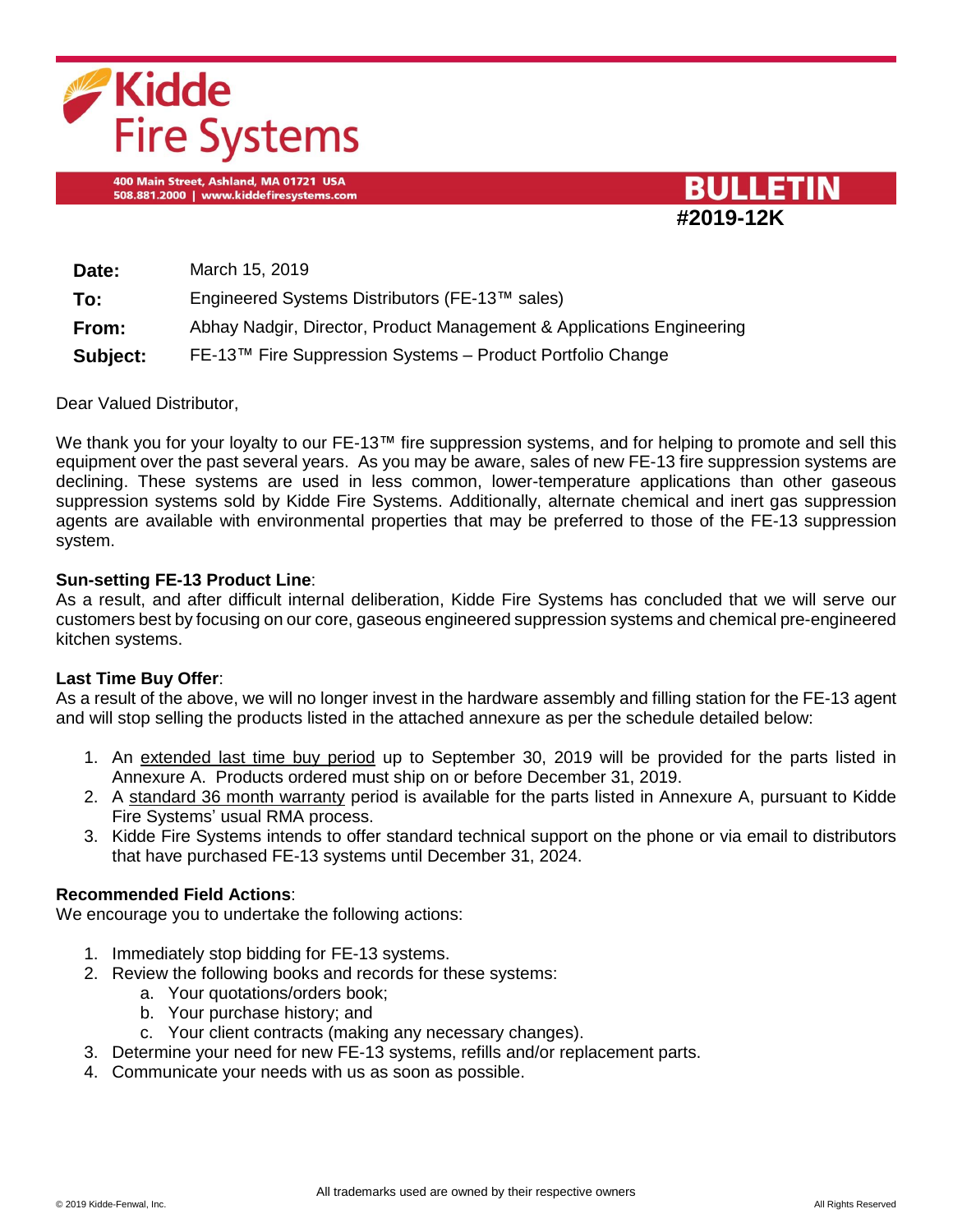Bulletin 2019-12K Page 2 of 3

# **Alternate Strategy for Supporting Installed Base**:

Given the history of the FE-13 product line, Kidde Fire Systems anticipates that some distributors may want to explore options to support their installed base of FE-13 systems beyond December 31, 2019. If you are interested in this, please contact your Director of Sales to discuss whether, subject to a separate agreement, Kidde Fire Systems may be able to provide certain information related to setting up an FE-13 re-filling station, or support in purchasing FE-13 in the future directly from its third party vendor.

Please note that Kidde Fire Systems will not include the following in any alternate strategy:

- 1. The sale or licensing of any equipment or intellectual property, including but not limited to designs, drawings and/or trademarks.
- 2. Any monetary compensation.
- 3. Any assistance with agency listing of an FE-13 re-fill station, if you determine such listing is required.

Should you be interested in discussing this further, please communicate with your Director of Sales.

### **Questions?**

While we realize that changes such as this can be disruptive, we are confident that the renewed focus on our core business will yield long term benefits for both parties.

In the meanwhile, please call your [Domestic](https://kidde-fenwal.com/Documents/DomesticSalesManagers.pdf) or [International](https://kidde-fenwal.com/Documents/InternationalSalesManagers.pdf) Director of Sales with any questions or concerns.